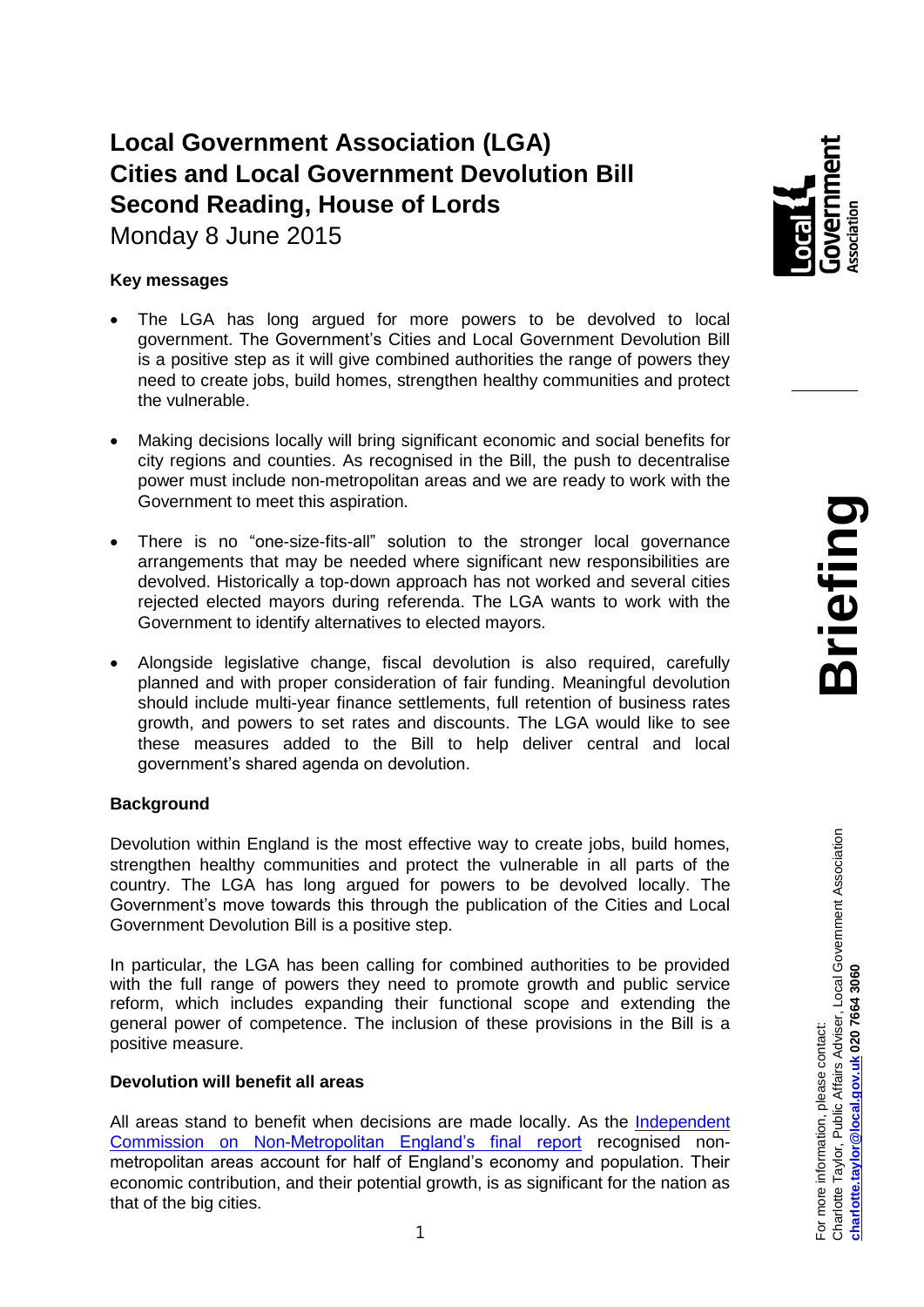As such, it is welcome that the legislation includes recognition that the push to decentralise power should be extended to counties as well as city regions. The LGA is ready to work with the Government to meet this aspiration.

#### **No 'one-size-fits-all' model of governance**

Historically a top-down approach has not worked and several cities have already rejected elected mayors during referenda that let people decide. People should be free to choose the appropriate model of governance for their community.

The LGA urges the Government to reconsider its position on elected mayors as a condition for greater devolution, in order that local and central government can work together to meet our shared ambitions for the people we are here to serve.

The LGA's report, [English Devolution: local solutions for a successful nation,](http://www.local.gov.uk/documents/10180/6917361/L15-178+DevoNext+devolution+publication/7e036308-6ebc-4f20-8d26-d6e2cd7f6eb2) sets out principles for strong governance and a number of models that could achieve this, including:

- A directly-elected mayor with total executive power, supported by an advisory board drawn from constituent member councils;
- A directly-elected mayor or leader with limited executive power, with decisions taken by a cabinet made up of constituent member councils;
- An indirectly-elected leader with limited executive power (appointed by the constituent councils);
- A leader for a multi-county area, supported by an advisory board drawn or cabinet from all constituent members.

#### **Transparent and collaborative decision-making**

The Bill creates a number of new powers for the Secretary of State in order to grant the devolution of powers to combined authorities. Where it is in the Secretary of State's power to alter local structures and delivery of public functions, it is vital that the decision-making process is transparent with clear criteria and route of appeal.

Decisions must be taken in consultation with local government, so that changes are appropriate to the local area and at the pace they can implement, given the reduction in core capacity that many councils have faced.

The Secretary of State's decision to devolve powers to a combined authority must not be based on the financial implications alone, but must take into consideration the wider impact. The LGA's report *[English Devolution: local solutions for a](http://www.local.gov.uk/documents/10180/6917361/L15-178+DevoNext+devolution+publication/7e036308-6ebc-4f20-8d26-d6e2cd7f6eb2)  [successful nation](http://www.local.gov.uk/documents/10180/6917361/L15-178+DevoNext+devolution+publication/7e036308-6ebc-4f20-8d26-d6e2cd7f6eb2)* identified that devolution could bring £20.6 billion in potential savings. However, the benefits of devolution are diverse and will include improved public services, economic growth and job creation.

## **Devolution underpinned by sustainable funding**

Alongside legislative change, funding reform is also required to realise the benefits of greater devolution.

The Independent Commission on Local Government Finance report, *[Financing](http://www.localfinancecommission.org/documents/iclgf-final-report)  [English Devolution](http://www.localfinancecommission.org/documents/iclgf-final-report)*, argued that fundamental to securing good quality public services, is a finance system which provides choice and enables different local authorities to determine how ambitious they want to be.